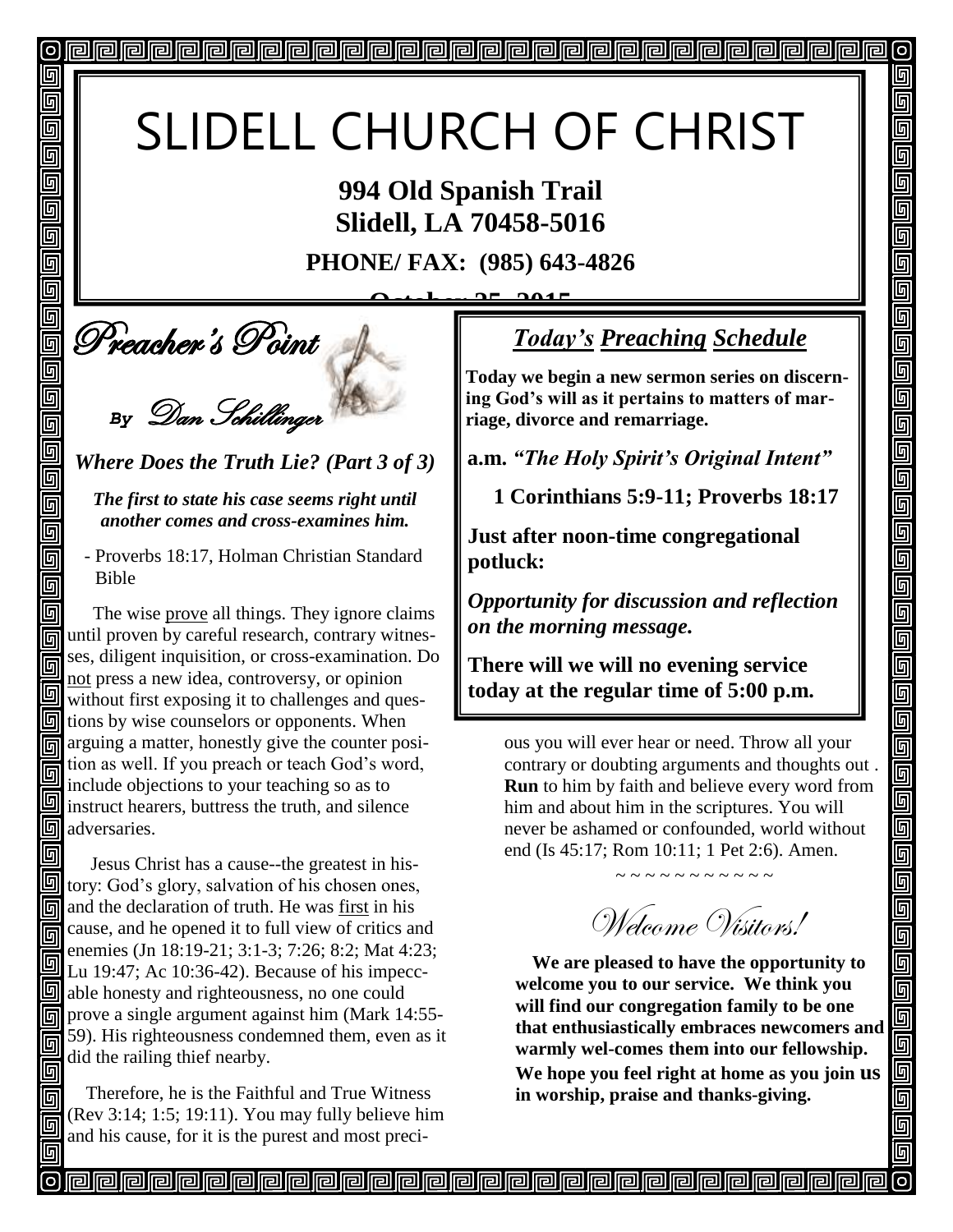New Sermon Series Starts Today!

回

回

回

回

 $\blacksquare$ 

<u>Field</u>

靣

回 靣

 $\overline{\mathbb{G}}$ 同 回 回  $\overline{\mathbb{D}}$  $\overline{\overline{\mathbb{G}}}$ 面 靣 回

靣 同  $\overline{\mathbb{G}}$ 司

回 回 回 回

匠 回

**「** 回 同

回 同 同

Beginning today, at the elders' direction we are beginning a new Sunday morning sermon series on discerning God's will as it pertains to matters of marriage, divorce and remarriage. Dan is presenting the first lesson today, but the elders are planning to preach most of the remaining sermons themselves.

Fall Festival Fellowship Today!

Today we are having a congregational potluck in our Fellowship Hall immediately following our morning service. All are invited! Immediately following this time of fellowship we will all have opportunity for discussion and reflection on the morning message. Consequently, there will be no evening service today at the regular time of 5:00 p.m.

# "*REMEMBER IN PRAYER &* " *ENCOURAGE"*

~ ~ ~ ~ ~ ~ ~ ~ ~ ~ ~

With Visits, Calls, & Cards

 **The family of Tom Kendrick** (Linda Cheri's older brother) - who passed away Friday evening following a recent illness in Orlando, Florida.

 **Dan Alderete -** former member here, has moved to his father's hometown of San Antonio, where he is hospitalized with two newly discovered malignant and inoperable brain tumors. Doctors  $\boxed{9}$  give him no more than a year to live.

同  **Larry Covington** (co-worker of Dorsie's) - **Solutify** hospitalized in an ICU in Jackson, MS with **n** breathing difficulties and low oxygen.

 **Ronald Molina** (Gerald's brother, in E. Tennessee) - diagnosed with prostate cancer. 回

回

回

回  $\bar{\bar{\mathsf{q}}}$ 

loloj

99

واواواواواواواواو

<u>ololo da</u>

<u>gigigig</u>

<u>Field</u>

<u>s s s</u>

<u>ololo da</u>

900

回

 **Akram & Martha Mustafa** (Nayla's parents) have travelled to his hometown of Ramallah, Palestine, for business during a time of heightened Israeli-Palestinian violence and tensions. Pray for their safety and that they will soon be able to conclude their business and return home to Slidell

 **Roger Whitley** (in-law of the Moragnes) suffering from emphysema in North Carolina..

 **Angel Mangus** (of Houston, TX, niece of Carl Mangus) - afflicted with inoperable stage 4 brain cancer.

 **Jase Roig** (premature infant son of Colton Roig) - gaining weight and showing some signs of good development, though he is still afflicted with an arachnoid cyst in his brain, and cardiac openings that have not yet healed.

 **Marie Peterson**- recovering at home form recent surgery.

 **Tod Grabert -** recovering at home in Lafourche Parish from serious back surgery last week.

 **Walter Acker, Jr.** ("Butch") - suffering chest pains and has been recently been hospitalized .

 **Kathy Mathern** (Bridget Carter's mother) recovering well in Metairie following recent knee surgery.

 **Dwight Jones** - returned to work last Monday as he continues his recent recovery from surgery..

 **Mildred Tymkiw** - continuing her recovery at her daughter's home here in Slidell from complications following her recent heart-valve surgery. Her doctors think she has a prolonged period ahead of her before attaining full recovery.

 **Jerry Kimbrough** (former member here, now at the church of Christ at S. Baton Rouge) - diagnosed with cancer in his eye, and will be undergoing chemotherapy soon. Î

 **Shirley Ervin** - thanksgiving that she is healing following recent neck surgery and is striving now to return to normal activity levels.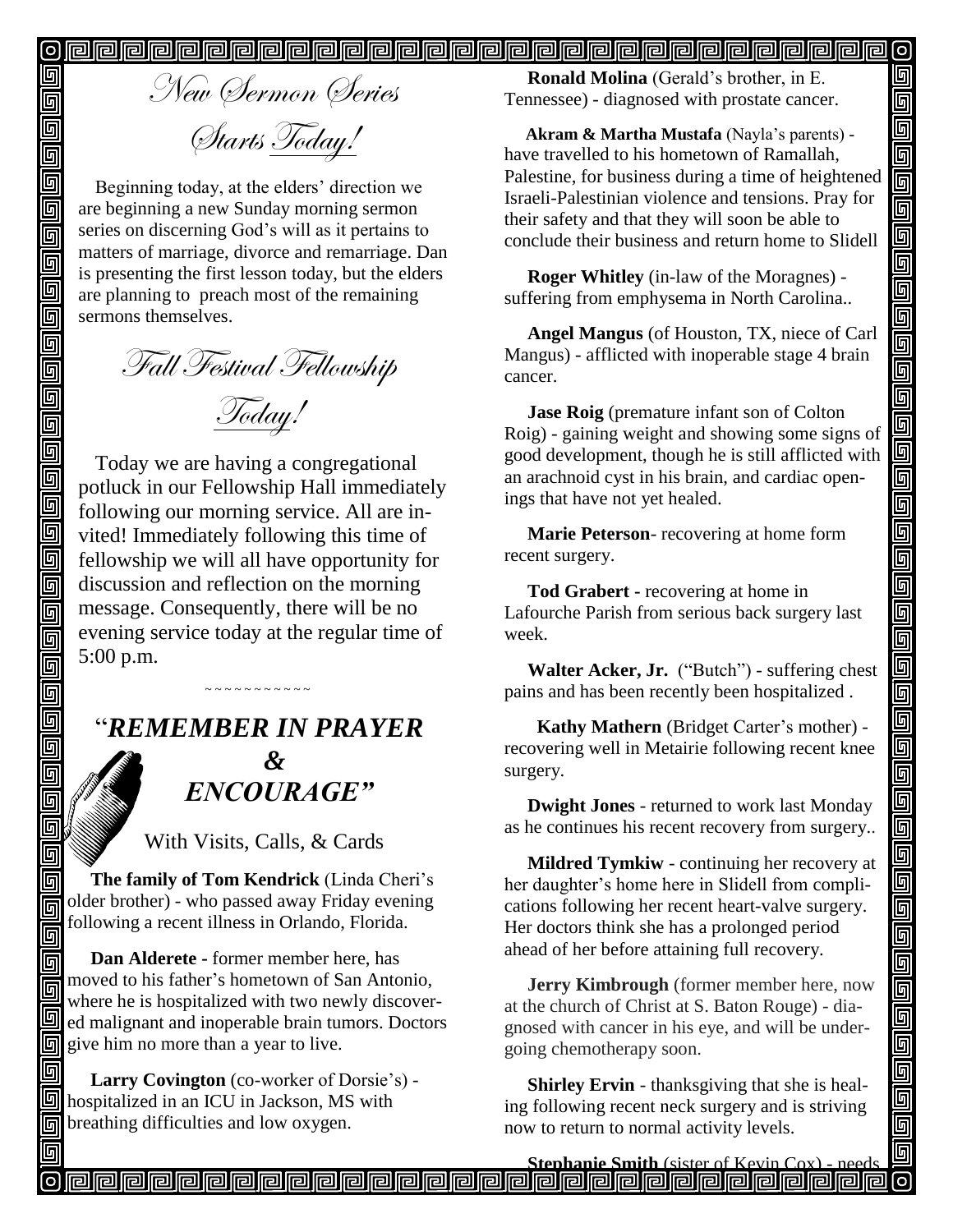$\boxed{9}$  surgery for her right shoulder, but a calcium deficiency won't permit this now.

回 同

回

回 面

回 回

回  $\blacksquare$ 

回 回 面  $\overline{\overline{\mathbb{G}}}$ 面

 $\blacksquare$ 回

回 回  $\overline{\mathbb{G}}$ 

 $\overline{\mathbb{G}}$ 靣

回

靣

**Margaret Schillinger** - experiencing some limited relief from her recent knee-pain flare-up.

**Fairie Roig** - also has a recent flare-up of pain in her right knee.

**Zach Steele** - supposed to be currently cancerfree, but suffering from deficient white blood cell production in his bone marrow.

**Rosa Nuñez** (good friend of the Vargas family) - having serious painful health problems.

**Jessica Fowler** (Jesse and Shirley's granddaughter, a resident of Lockport, LA**) -** facing severe personal problems.

**Terri Jones** - pray that she'll come to feel better through her negative phases in her Epstein-Barr disorder.

**Dale Epperley** - awaiting a new prosthesis that will relieve the pain and inflammation in his leg.

**Gerald Molina** - still seeing doctors for spinal stenosis.

**Sharon Honoré** (sister of Anita, and a member at the Crowder Blvd. church) - has advanced breast cancer.

回  **Clara Leonard** - overall pain continues to 回 subside somewhat, though her ankle bothers her  $\ln 0$ now.

回  **Bobby Leonard** - awaiting test results from  $\boxed{\text{This recent appointment with a kidney specialist.}}$ 

回 **Devon Nelson** (Roig's grandson) - pray for 同 him that he will stay focused on enlisting in the U.S. Army November 3.

回  **Marisol Vargas** - left last week for her parents' home in Costa Rica, for at least a month to G care for her mother, Maria Aurelia Alsaro, who is **and** afflicted with two infections. Pay for Robert too,  $\frac{1}{\sqrt{2}}$  as he gets by ion her absence

## **Pray for all who are travelling.**

**Pray for Latino evangelism in our area.**

**Pray for our elders: Courtney Cheri, Dwight Jones and Gerald Molina.**

**Pray for President Obama and all our elected officials.**

回 回

<u>alai</u>

Ō,

İ

uala<br>La

 $\overline{\mathbf{p}}$ 

0000000

<u>ieir</u>

<u>ele l</u>

回

<u>elet</u>

回

90000

000000

99<br>9

 $\overline{\mathsf{G}}$ 回

**Pray for our men and women in our armed forces, both here and abroad!**

**~ ~ ~ ~ ~ ~ ~ ~ ~ ~ ~**

*The Old Testament Narratives: Their Proper Use (continued)*

Adapted from Fee & Stuart, *How to Read the Bible for All Its Worth* (3rd edition)

*Principles for Interpreting Narratives*

#### *The Joseph Narrative*

 This is the large block of narrative material from chapters 37 and 39-50 of the Book of Genesis. In reading those chapters we see that Joseph is the central human character at nearly every point. Unfairly jailed, Joseph rose to inmate-administrator. Why? The Bible leaves no doubt: *"The LORD was with Joseph, and showed him steadfast love; he gave him favor"* (39:21 NRSV; cf. v. 23).

 The inspired narrator is leaving no room for doubt as to the hero of the story or the moral of the story. **God** is the hero. And the moral is that God was with Joseph. If you seek to learn from this Joseph narrative, and you try to find a hero other than God, who will it be? Will it be Jacob, who shows favoritism among his own children? Will it be Potiphar or his wife, both unfair to Joseph? Will it be the unnamed Egyptian jailer? Will it be Joseph himself, the over confident self-centered young man who seems to get into trouble so easily? If you choose any of these, you are sure to misplace the emphasis of the narrative, thus drawing attention away from God's sovereign guidance and manipulation of events.

 Many preachers and teachers make the mistake of looking for a self-contained lesson for living in each event in Joseph's life. So they come up with conclusions like, "Don't tell your dreams to others, lest you get in big trouble for it," or "Even slaves can get ahead if they pay attention to their administrative skills," or "You'll be better off in

வ